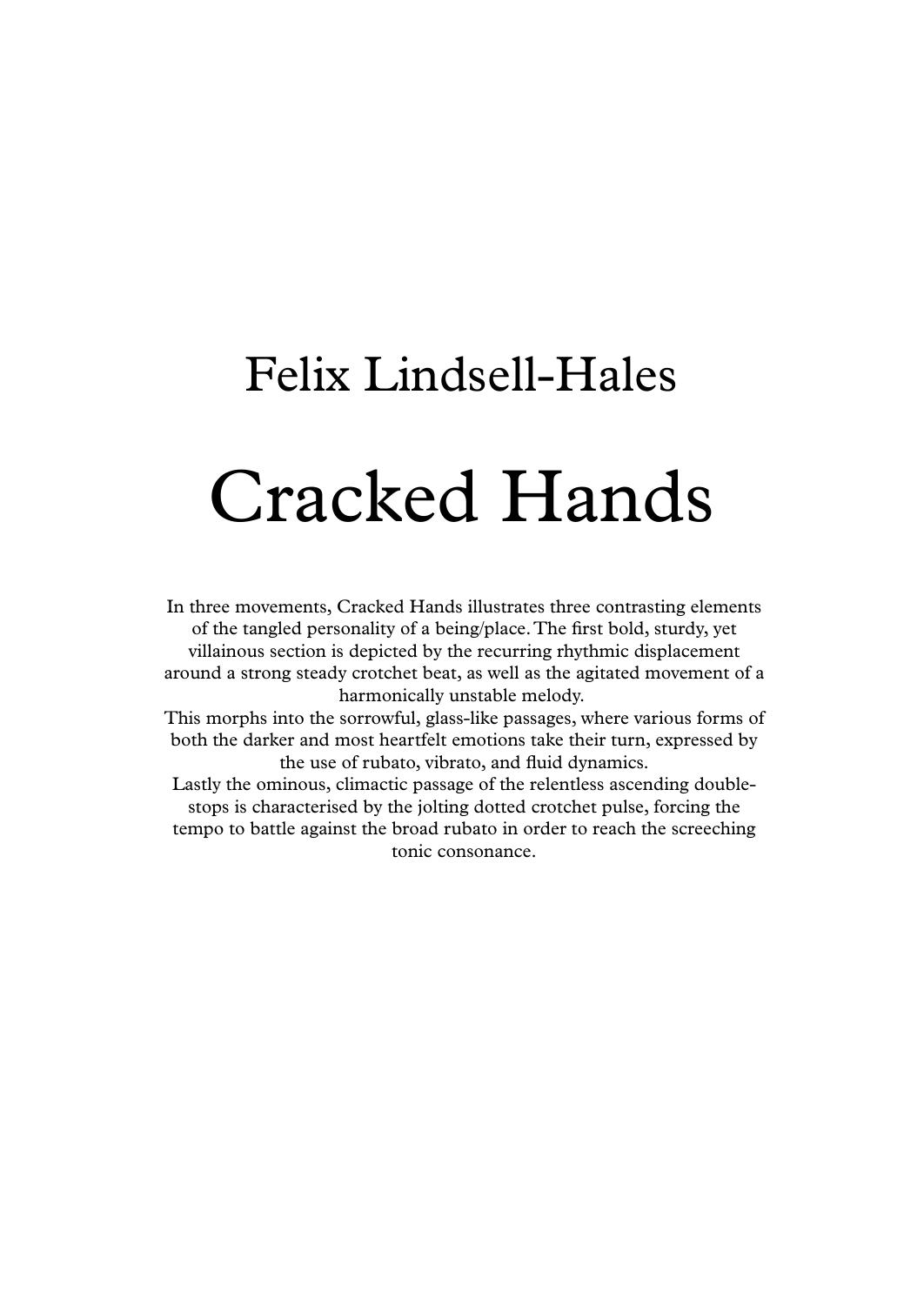## Yu Finch **Cracked Hands**

Felix Lindsell-Hales